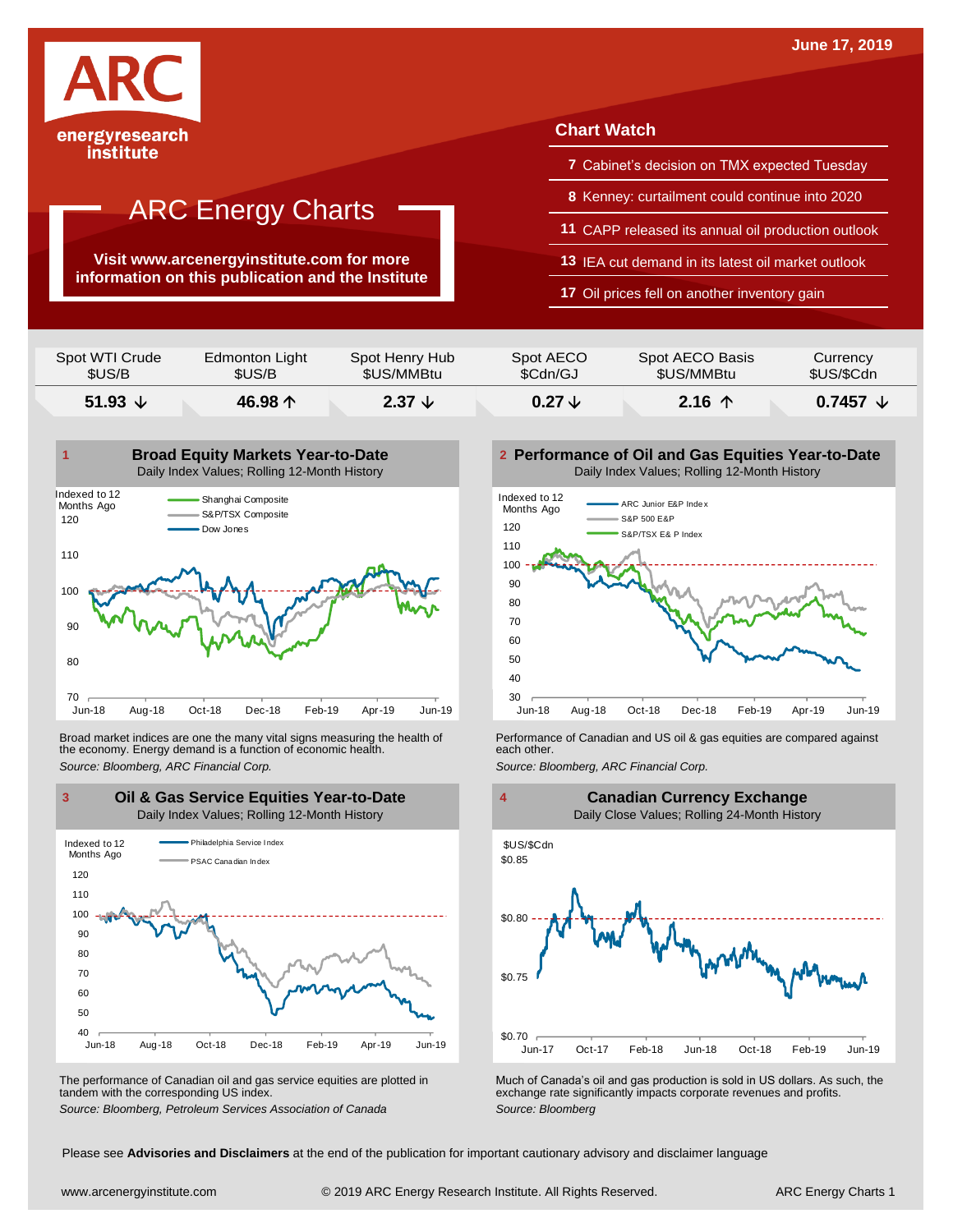**Crude Oil**



**WTI Crude Oil Price and Differential to Brent** Near-Month WTI and Brent Differential; Rolling 12-Month History 



North American crude oil prices can sometimes disconnect from global prices depending on regional supply and demand dynamics. *Source: Bloomberg*

#### **Canadian Heavy Oil Price Differential to WTI 8** Western Canadian Select (WCS) Differential; Rolling 12-Month History



The differential should reflect quality differences and transportation costs. Greater discounts can result from infrastructure or refinery outages. *Source: Bloomberg*



Rail is expected to grow as the pipelines have hit the limit for moving additional barrels of crude oil, and supply is still growing.

*Source: National Energy Board*



Forward prices for WTI are plotted against months in the calendar year. Years are distinguished by color and symbol coding. *Source: Bloomberg*

### **Canadian Light Crude Oil Price Differential to WTI** WTI and Edmonton Light differential; Rolling 12-Month History



The differential should reflect the transportation cost from Alberta to Cushing. Greater discounts can result from infrastructure or refinery outages. *Source: Bloomberg*



The advancement of drilling and completion methods is increasing US crude oil production.

*Source: Bloomberg, U.S. Energy Information Administration*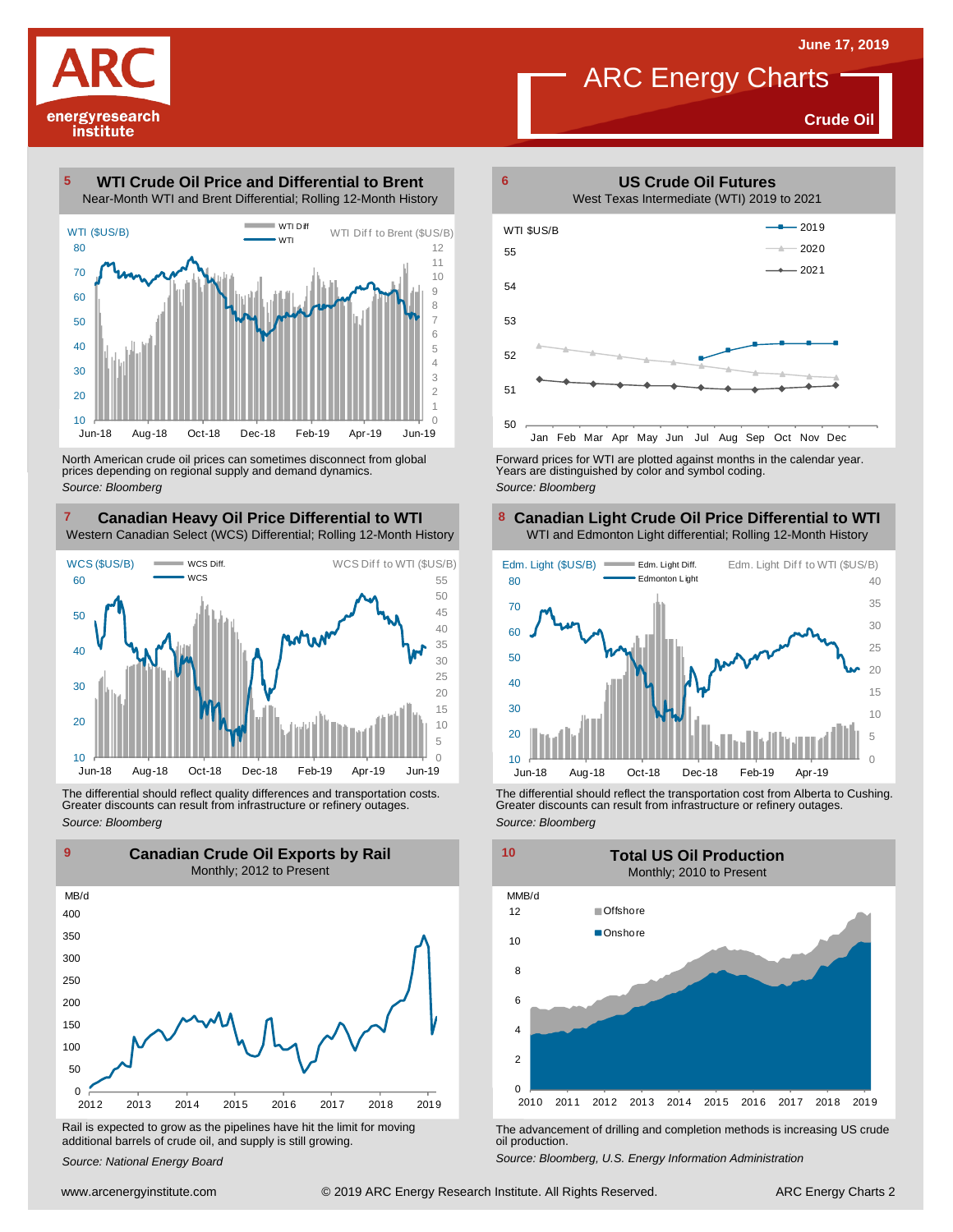**Crude Oil**



energyresearch institute

> Most of Canada's oil production comes from Alberta; split between oil sands and conventional production. Most of Canada's oil production comes from Alberta; split between oil **Source:** OPEC's production levels relative to its sustainable and spare capacity<br>
> Source: Alberta *Energy Regulator*<br>
> Source: Petroleum Intelligence We



2010 2011 2012 2013 2014 2015 2016 2017 2018 2019 Negative numbers indicate a global crude shortfall, while positive numbers indicate an oversupply.

*Source: International Energy Agency*



Crude oil imports from Canada are taking market share from overseas imports.



influences global crude prices.

*Source: Petroleum Intelligence Weekly*



Long contracts take the position that WTI oil price will increase, while short contracts expect a decline.

*Source: Bloomberg, U.S. Commodity Futures Trading Commission*

**16 US Exports of Crude Oil and Refined Products** Weekly Data; 2013 to Present



Using the US exports more refined products than crude oil With the rapid growth of tight oil, most exports more refined products than crude oil. With the rapid growth of institute. All Rights Agency Information Administrat *S*rude oil imports from Canada are taking market share from overseas<br>
imports.<br>
Source: U.S. Energy Information Administration<br>
Source: U.S. Energy Information Administration tight oil, most export growth should come from crude oil exports. *Source: U.S. Energy Information Administration*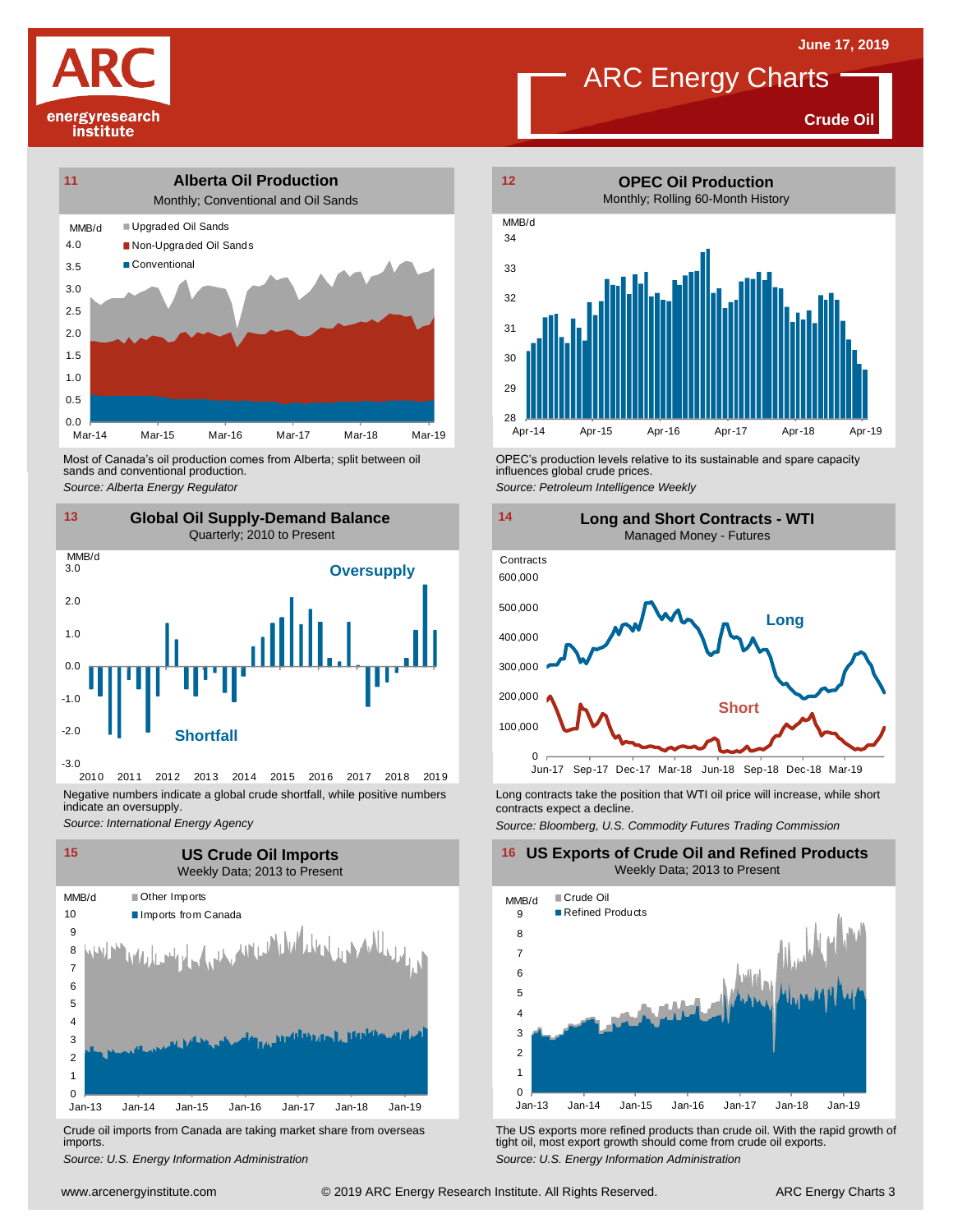**Crude Oil**





US crude oil stock levels can affect crude oil prices. Stock levels for the CECD stock levels can affect crude oil prices.<br>
Source: U.S. Energy Information Administration<br>
19 US Weekly Refinery Utilization Rates (%)<br>
Histo



Jan Feb Mar Apr May Jun Jul Aug Sep Oct Nov Dec Refinery utilization rates change the supply of refined products, impacting price. Utilization for the current year is blue.



Tracking US oil drilling by major play provides insight into the composition of US oil supply and growth trends.





Refinery utilization rates change the supply of refined products, impacting<br>
price. Utilization for the current year is blue.<br>
Source: U.S. Energy Information Administration<br>
Source: U.S. Energy Information Administration<br>



Tracking US oil drilling by major play provides insight into the composition of<br>US oil supply and growth trends.<br>Source: Baker Hughes<br>Source: Baker Hughes

**Daily NGL Prices as a % of Edmonton Light** Propane & Butane Spot Prices at Edmonton, AB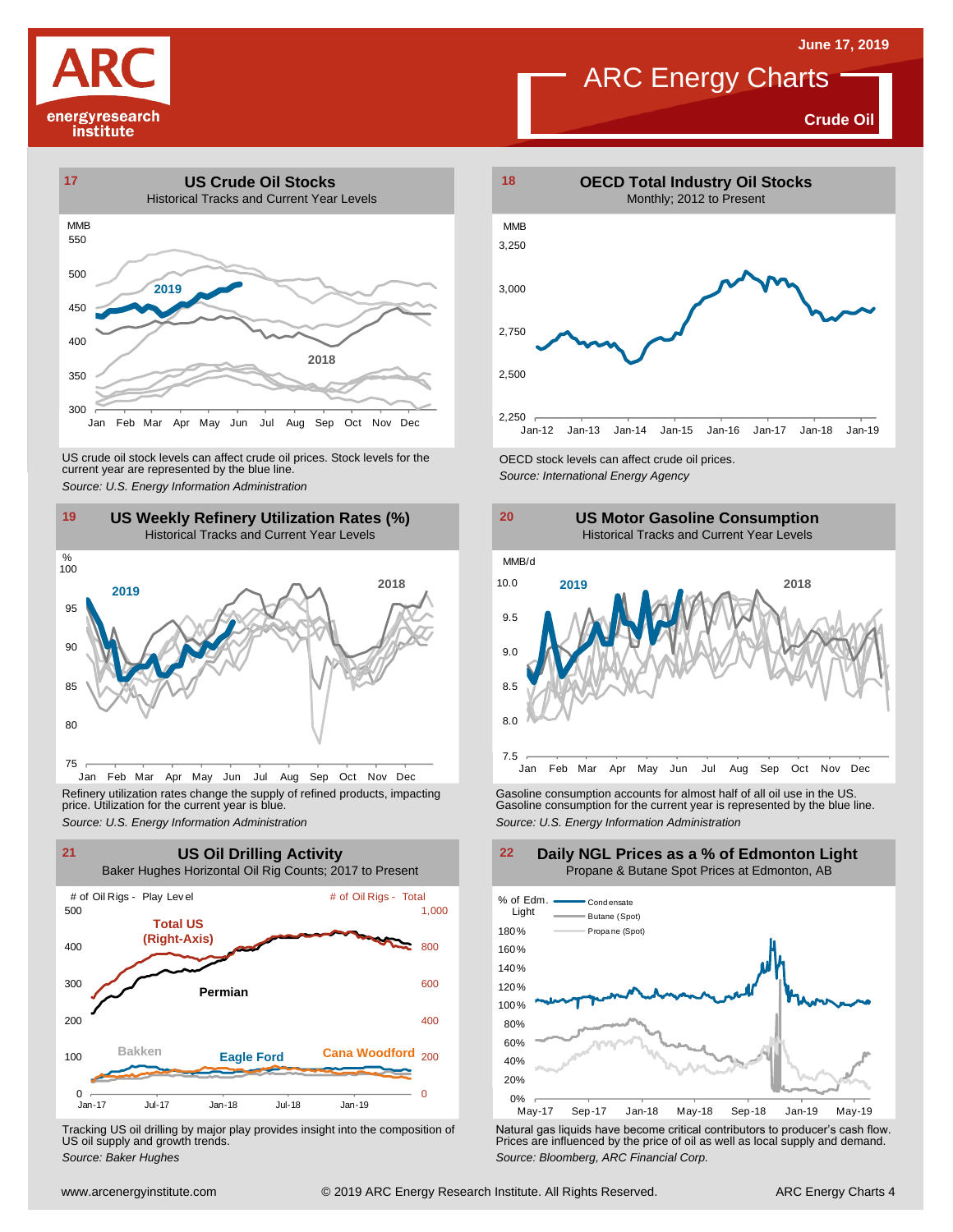**Natural Gas**



Near-month prices at AECO track Henry Hub prices, the exchange rate and the cost of transportation. Local factors can also affect price. *Source: Bloomberg*

Jun 17 Sep 15 Dec 14 Mar 14 Jun 12

**\$US/MMBtu**

0.00

energyresearch institute



Long contracts take the position that Henry Hub gas price will increase, while short contracts expect a decline. *Source: U.S. Commodity Futures Trading Commission* AECO forward prices mimic Henry Hub futures minus <sup>a</sup> differential. *Source: Bloomberg*



International natural gas prices strongly impact the economics of proposed LNG projects.

*Source: Bloomberg, Japanese Ministry of Economy, Trade and Industry*



Forward contract prices are plotted against months in the calendar year.<br>Years are distinguished by color and symbol coding. *Source: Bloomberg*

**Canadian Natural Gas Futures**



**26**

### **US Coal and Natural Gas Power Generation Cost** Converted to a \$/MWh Equivalent



This graph illustrates when it may be economic to begin coal-gas switching in power generation. Average power plant efficiencies are assumed. *Source: Bloomberg*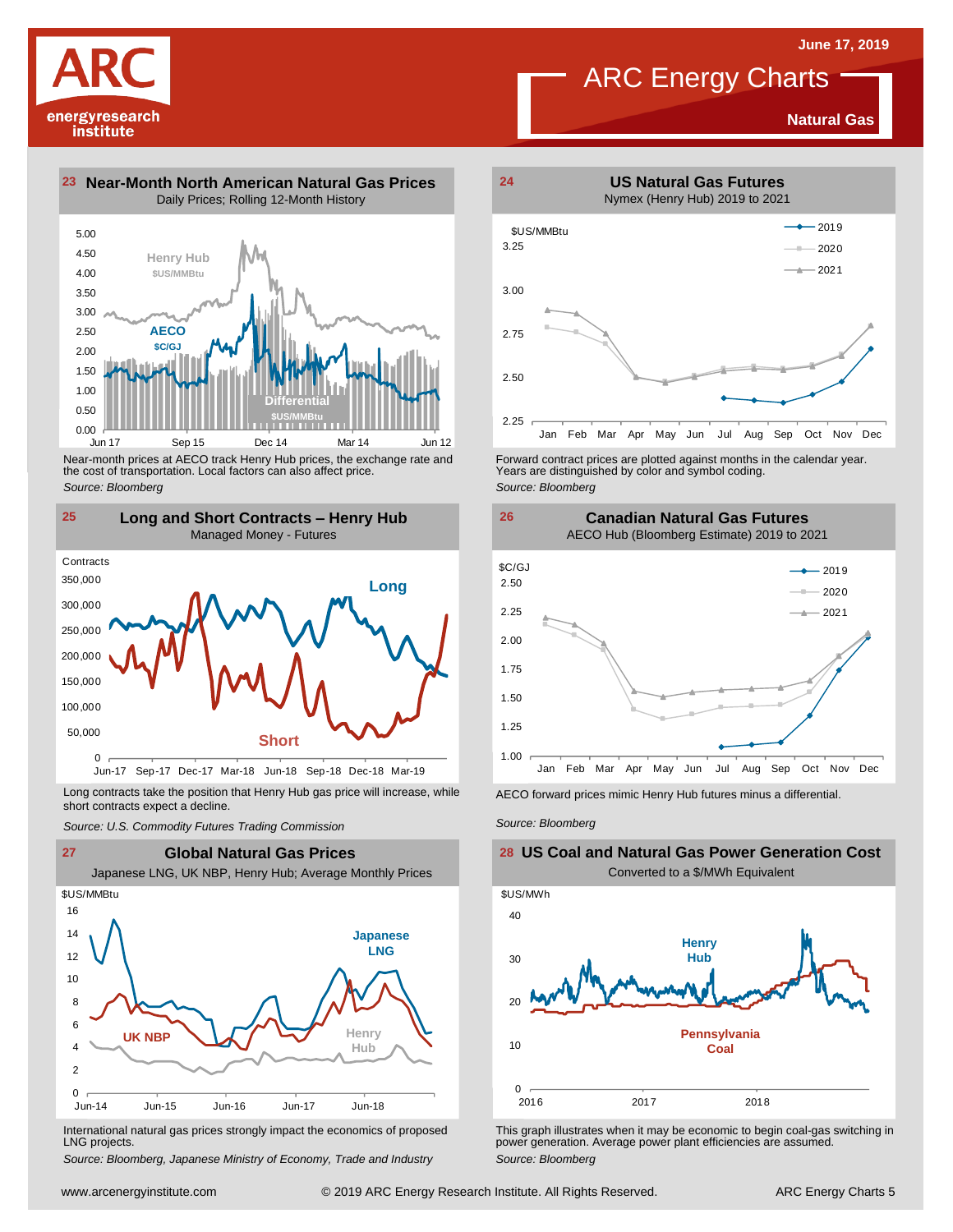

**Natural Gas**

**June 17, 2019**



North America has an integrated natural gas market. Prices are determined by regional supply and demand, and pipeline flows. *Source: Bloomberg*



The ability of gas producers to move gas out of the WCSB to eastern markets and the US is <sup>a</sup> major factor in local natural gas prices.

2 4 6 8 10 12 Jan Feb Mar Apr May Jun Jul Aug Sep Oct Nov Dec Bcf /d **US Natural Gas Exports – Excluding Canada** Daily; Historical Tracks and Current Year Levels **2018 2016 2019**

Using the Marting of the Way Jun Juli Augusta Control of the WCSB to eastern<br>
The ability of gas producers to move gas out of the WCSB to eastern<br>
markets and the US is a major factor in local natural gas prices.<br>
Source: The ability of gas producers to move gas out of the WCSB to eastern<br>
markets and the US is a major factor in local natural gas prices.<br>
Source: Various Pipeline Companies<br>
Source: Bentek<br>
Source: Bentek<br>
Source: Bentek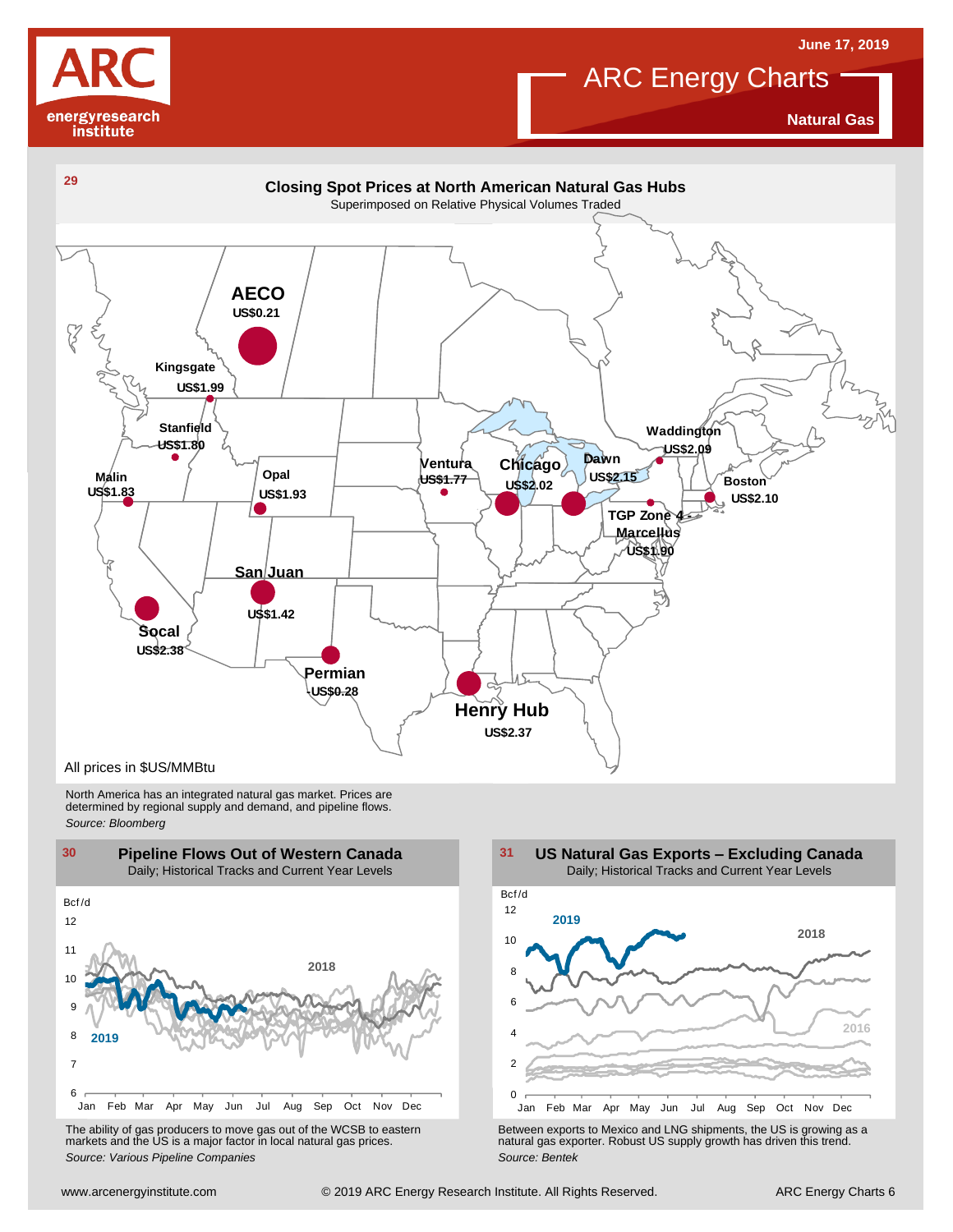

### **Natural Gas**



Weekly natural gas demand is directly tied to the weather. The current year is in dark blue.



US production started ramping up in late 2007 and continues to grow year over year. *Source: Bentek*



Weekly gas storage reports provide <sup>a</sup> snapshot of supply and demand. Current year changes are represented by the blue line. Weekly gas storage reports provide a snapshot of supply and demand.<br>
The EIA reports changes in US natural gas inventories held in underground<br>
Source: U.S. Energy Information Administration<br>
Source: U.S. Energy Informatio



Weekly natural gas demand is directly tied to the weather. The current<br>year is in dark blue.<br>Source: National Oceanic and Atmospheric Administration<br>Source: Bentek<br>Source: Bentek



This includes receipts on the TCPL, Alliance, WestCoast and TransGas pipelines.

*Source: Various Pipeline Companies*

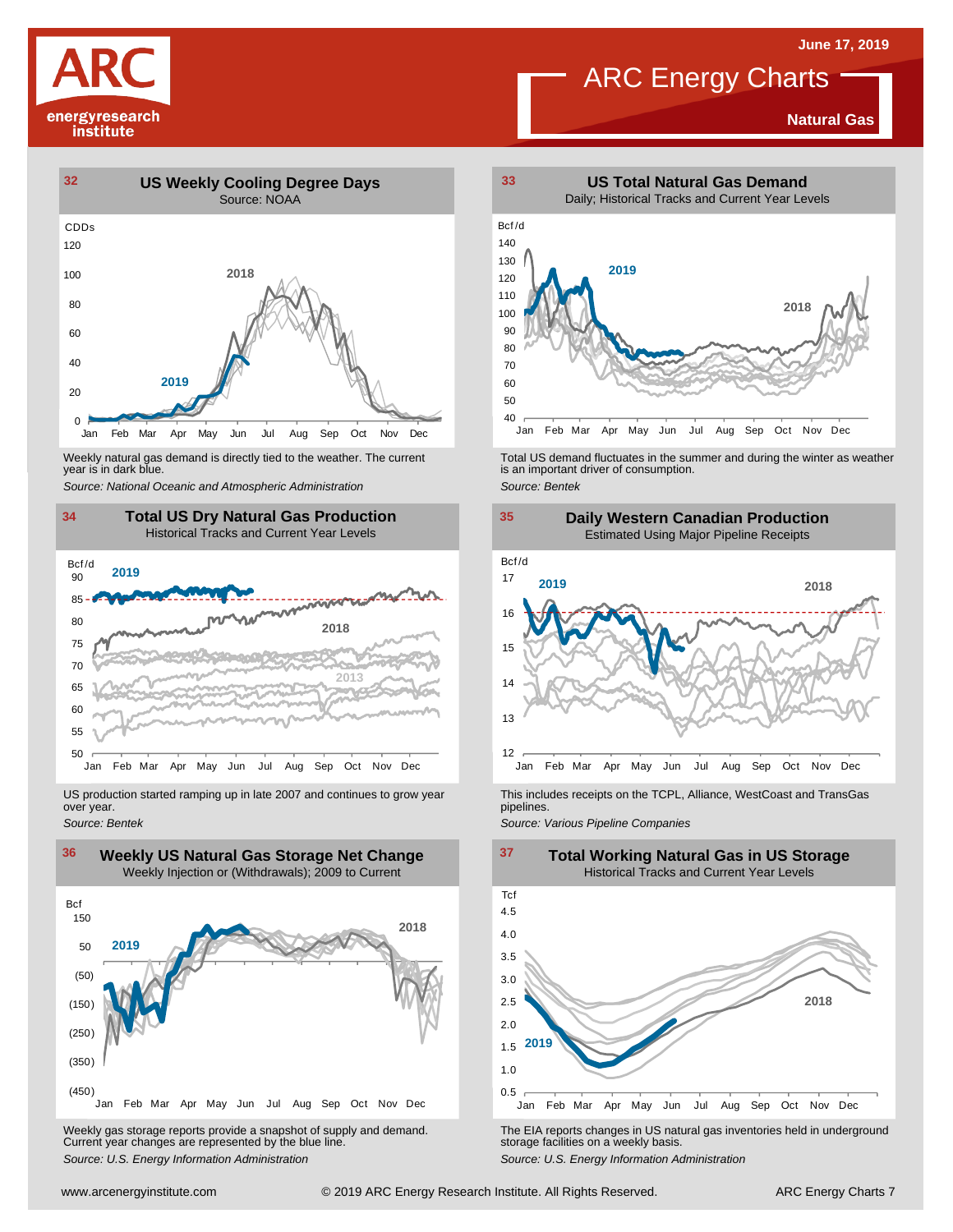

**Natural Gas and Other Indicators**





driven by new oil sands demand and power generation projects.

### **40 41 Weekly Canadian Oil and Gas Drilling Activity** CAODC Drilling Rig Count; Current Year and Historical Tracks



Unlike US drilling activity, Canadian rigs are dispatched seasonally. Capital allocation by operators is driven by views of future oil and gas prices. *Source: CAODC*



Land prices are an important component of F&D costs. In Alberta, sales of petroleum and natural gas rights are held every two weeks. *Source: Alberta Department of Energy*



Alberta natural gas demand has grown steadily in recent years, largely **canada's natural gas storage level provid**es a good metric if the country is driven by new oil sands demand and power generation projects.<br>And the sto



Tracking US gas drilling by major play provides insight into the composition of US gas supply and growth trends. *Source: Baker Hughes*

Well Completions (000s) **42 43 Alberta Crown Land Sales – Excluding Oil Sands Canadian Cumulative Well Completions** Current Year *vs* Years Prior



Relative year-over-year drilling activity is highlighted in this chart. Cumulative well completions for the current year are shown in blue. *Source: Daily Oil Bulletin/JWN*